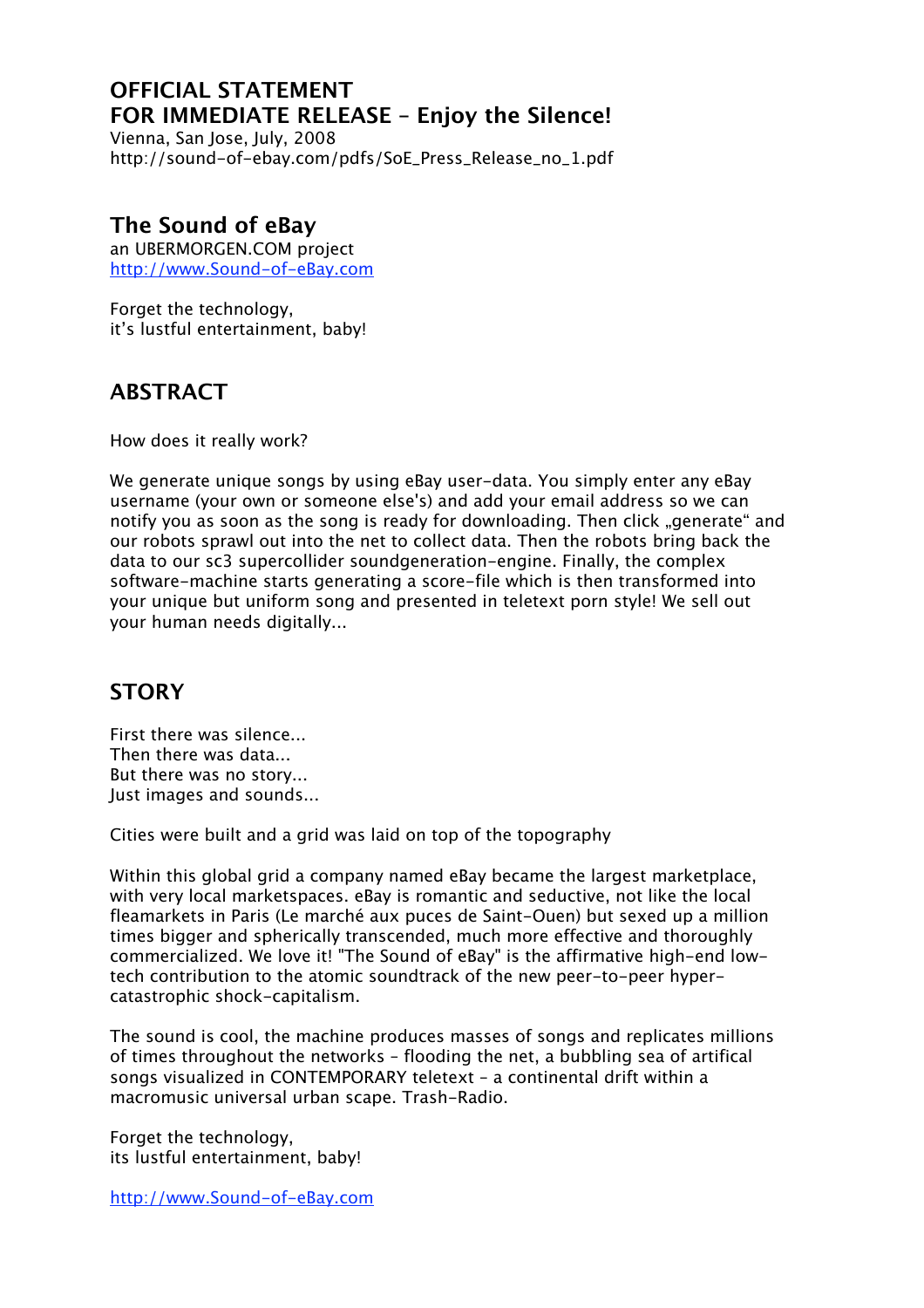### **EKMRZ-TRILOGY**

UBERMORGEN.COM is attracted by the surface of Google, Amazon and eBay, the three historical e-giants brilliantly surviving the dotcom boom and the legendary crash at the end of that era. Back then and still today the three kings form the powerful spearhead of e-commerce (EKMRZ). By creating the third piece – The Sound of eBay – we wrap up the trilogy we had started in 2005. Thanks to Alessandro Ludovico and Paolo Cirio for the GWEI - Google Will Eat Itself and Amazon Noir – The Big Book Crime collaboration

GWEI – Google Will Eat Itself, 2005/06 http://www.gwei.org

Amazon Noir – The Big Book Crime, 2006/07 http://www.amazon-noir.com

The Sound of eBay, 2008/09 http://www.Sound-of-eBay.com

### **SONGS**

We love it! The Sound of eBay is our affirmative low-tech contribution to the ATOMIC soundtrack of the peer-to-peer hyper-catastrophic shock-capitalism. Reference: Peter Weibels Song "Sex in der Stadt" (Sex in the City) from 1982 - Hotel Morphila Orchester, where PW "raps" (sings) sex-ads from a newspaper.

Here some sample songs from the SoE-Database: http://sound-of-ebay.com/songs/080611\_014322\_jibscott.mp3 http://sound-of-ebay.com/songs/080611\_004144\_girlnumber4.mp3 http://sound-of-ebay.com/songs/080610\_234922\_beautifulcynic.mp3 http://sound-of-ebay.com/songs/080610\_221629\_toastyfrog.mp3 http://sound-of-ebay.com/songs/080610\_212727\_rhit\_mst3kjunkie.mp3 currently REGISTERED 560.544 eBay accounts - 1.3 million songs (6.5 TB data)

#### **TECHNOLOGY**

eBay's concept is based on transactions between buyers and sellers – transactions between human beings, not consumers and companies. The eBay-Generator software reflects this concept in a way that it does not only generate your free personal song. The black box will be released a standalone application published under gnu public licence – written in supercollider (sc3). A free application that any user can install on her/his Computer to produce an endless stream of bubbling eBay-grooves. Each song has a SoE-MD5 key of authentification.

Every user has a signature which corresponds with another users signature. Chains of transactions, a swarm of bots, each song has a memory and therefore has it's own history. Steganography of songs... can you reverse engineer the string? The robots run into the bazar of fraud (eBay.com), grab sensitive (creditcard information, bank details, passwords, etc if available) and non-sensitive user-data (bought and sold items, prices, comments, ratings, etc), recontextualizes them and creates new, individual and unique profiles. In-depth tech description:

http://sound-of-ebay.com/pdfs/SoE\_Technology.pdf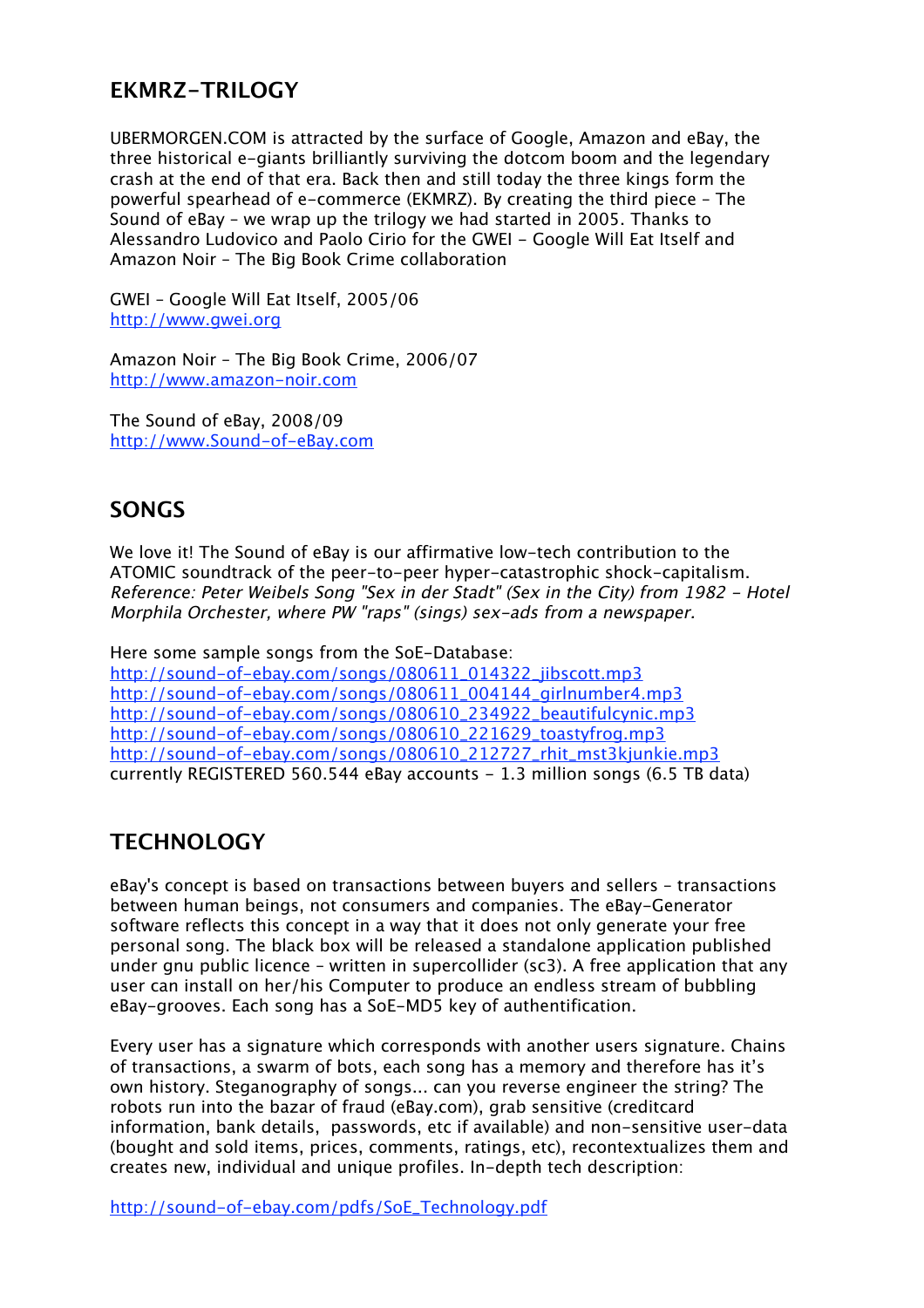## **SCORE**

5.075 n\_set 1093 gate 0 5.1 s\_new hat 1094 0 1 out 0 ts 5 amp 0.3 5.1 s\_new blipBase 1095 0 1 out 0 freq 1.2857142857143 length 0.083333333333333 rq 0.35 emph 20 amp 0.45 a 38 b 39 n1 2 n2 3 5.1 s\_new bd 1096 0 1 out 0 amp 0.5 rq 0.35 emph -20 delaytime 0.001 decay 0.4 5.1 g\_new 1097 1 1 5.1 s\_new sd 1099 0 1 out 0 amp 0.3 5.100000001 s\_new system\_link\_audio\_2 1098 3 1097 out 0 in 16 fadeTime 0.02 gate 1 doneAction 3 5.100000002 s\_new sampleOutMono 1100 0 1097 out 16 bufnum 0 startpos 0 duration 3.7151927437642 amp 0.6 5.100000002 s\_new panHelper 1101 1 1097 out 16 5.100000002 s\_new vocodelt 1102 1 1097 out 16 base 0 bufnumA 143 bufnumB 144 note 0.75 xfade 1 5.2 n\_set 1095 gate 0 5.225 s\_new hat 1103 0 1 out 0 ts 5 amp 0.3 5.225 s\_new blipBase 1104 0 1 out 0 freq 2.5714285714286 length 0.083333333333333 rq 0.35 emph 20 amp 0.45 a 38 b 39 n1 2 n2 3 5.325 n\_set 1104 gate 0 5.35 s\_new hat 1105 0 1 out 0 ts 7 amp 0.3 5.35 s\_new blipBase 1106 0 1 out 0 freq 1.2857142857143 length 0.083333333333333 rq 0.35 emph 20 amp 0.45 a 38 b 39 n1 2 n2 3 5.350000002 n\_set 1102 out 16 base 0 bufnumA 143 bufnumB 144 note 2.6666666666667 xfade 1 5.45 n\_set 1106 gate 0

# **THEORY**

"...As part of their sustainable trilogy the critical level of "UBERMORGEN.COM"'s media-integrated storytelling has reached the coastline of business-island "eBay". Braking the waves of cyberspaced e-commerce tsunamis by transforming singular binary micro-transactions of homo oeconomicus into auditive vortexes and granular compositions by pirating privacy....

...By discovering this undetected entropolis, the colonization of data-hungry network-crawlers and blackboxed info-transformers is feeding a suspicious synaesthesia within the neatly structured columns of profit-orientated sociotechnological networks..."

Theorycoding by Grischinka Teufl http://www.Sound-of-eBay.com/700.html http://sound-of-ebay.com/pdfs/SOE\_UBERMORGEN.COM\_grischinka\_teufl.pdf

### **VISUALCODING**

Visualcoding by LIA http://www.sound-of-eBay.com/visualcoding.html

The visualcoding by LIA - http://www.strangeThingsHappen.org - is created in "Director" and viewed with shockwave, proprietary software - with restrictions on use or private modification. The Free Software Foundation issued the rule that we cannot install any proprietary program on our computers except temporarily for the specific purpose of writing a free replacement for that very program.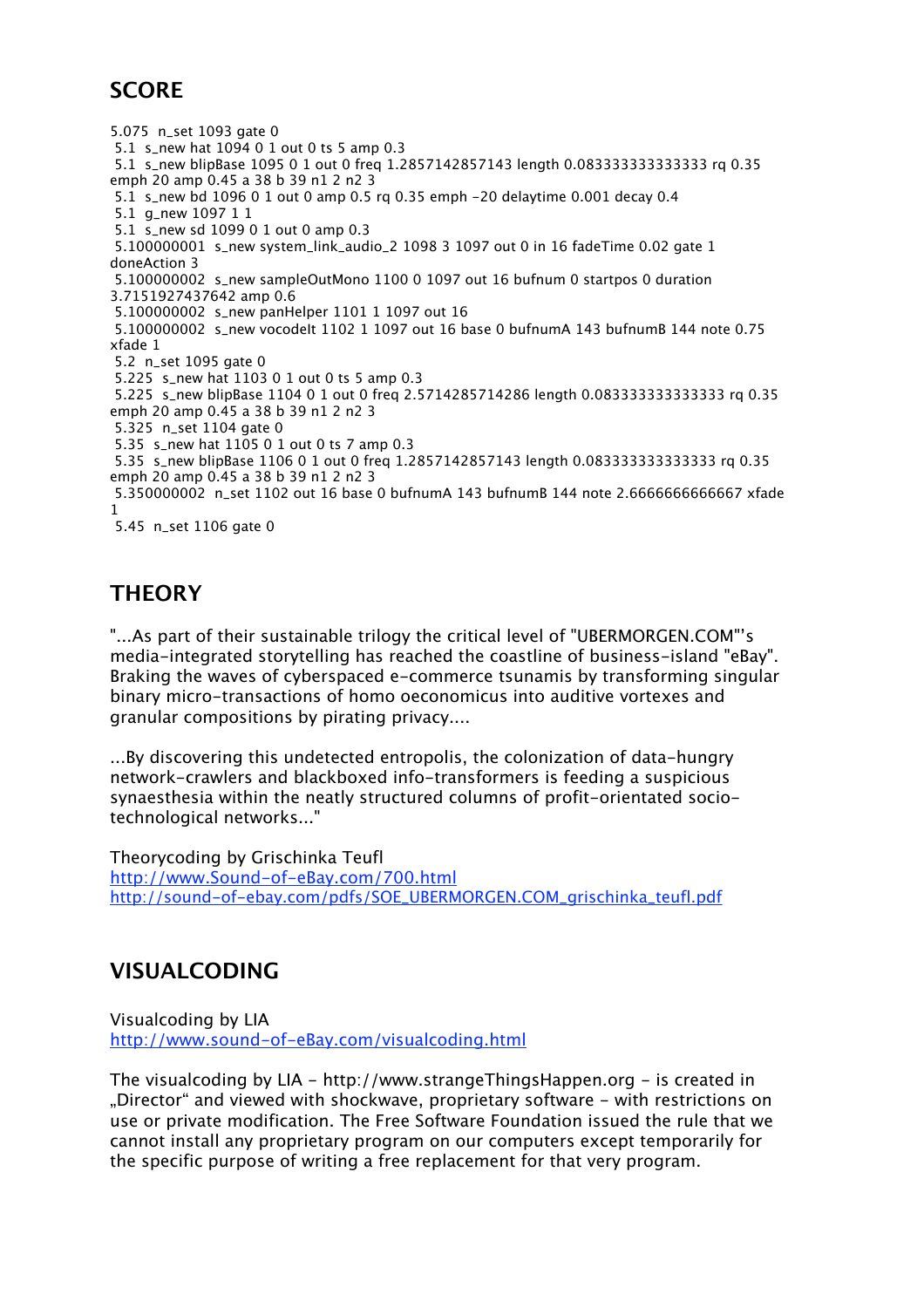# **STYLE**

Teletxt-porn by lizvlx: by working with the three main EKMRZ (e-commerce) websites Google, Amazon and eBay, the last target was approached with an antique but royal discipline: TELETEXT. Now teletext has to appear in full glamour and with it`s highest visual attraction: PORN. lizvlx scanned thousands of porn pages of austrian cable television to come up with the finest pixel-boobs & pixel-pussies. Please see also "The Teletext Babez" video by drx/Bodenstaendig/Maarten Ploeg, 2001: http://drx.a-blast.org/~drx/projects/teletext/index.en.html

### **AUTHORS**

UBERMORGEN.COM [A/CH/USA, \*1999], UBERMORGEN.COM is an artist duo created in Vienna, Austria, by Lizvlx and Hans Bernhard, a founder of etoy. Behind UBERMORGEN.COM we can find one of the most unmatchable identities – controversial and iconoclast – of the contemporary European techno-fine-art avant-garde. Their open circuit of conceptual art, drawing, software art, pixelpainting, computer installations, net.art, sculpture and digital actionism (media hacking) transforms their brand into a hybrid Gesamtkunstwerk. The permanent amalgamation of fact and fiction points toward an extremely expanded concept of one's working materials, that for UBERMORGEN.COM also include (international) rights, democracy and global communication (input-feedback loops). "Ubermorgen" is the German word both for "the day after tomorrow" or "supertomorrow". http://www.ubermorgen.com

### **CREDITS**

Soundcoding Stefan Nussbaumer Visualcoding LIA Theorycoding Grischinka Teufl Scriptcoding Erich Kachel

The project is supported by Rhizome.org commissions, BM:UKK (Austria), City of Vienna (MA7/Netznetz.net), The Austrian Embassy in Mexico, net culture lab, eine Innovationsinitiative von Telekom Austria, Jan Lauth, Rencontres Internationales Paris/Berlin/Madrid, lo-res.org

http://www.sound-of-ebay.com/800.html

"The Sound of eBay" is an UBERMORGEN.COM project

#### **TEAMWORK**

Networking is working... The different parts of "The Sound of eBay" were compiled in various geotechnical-locations: The soundcoding by Stefan Nussbaumer was mainly realized in Vienna, Tyrol and Madrid, the Scriptcoding was realized in Germany and implemented in Austria, the visucalcoding by LIA was done in Portugal and implemented in Spain and the theorycoding was prepared in Berlin, written in Vienna and Tokyo and implemented in Madrid. Teletextporn by lizvlx was created in St. Moritz (Switzerland), the first interactive AV-installations were put together in Mexico-City and in Madrid, the web-server is located in the "crypta" (VIVI Vienna, lo-res.org server) and the coordination, PR and webimplementation were realized in St. Moritz and Vienna... There was one real-life meeting in Vienna; all other communication took place in various skypeconferences, via email and through phone conversations.